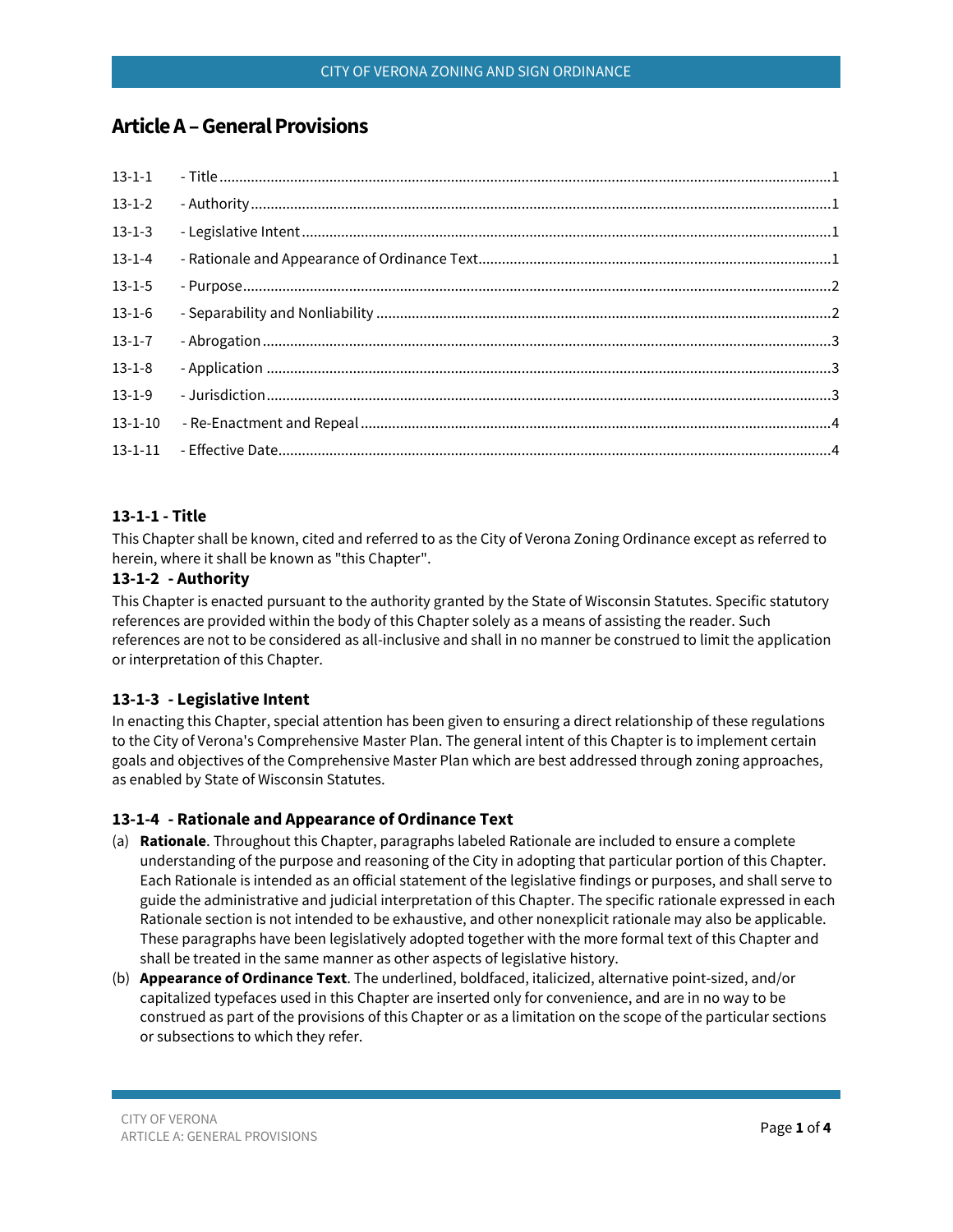#### <span id="page-1-0"></span>**13-1-5 - Purpose**

- (a) **General Purpose**. The overall purpose of this Chapter is to implement the City of Verona Comprehensive Master Plan to the extent possible under zoning, as authorized by State of Wisconsin Statutes.
- (b) **Public Purposes**. This Chapter is designed to lessen congestion in the streets; to secure safety from fire, panic and other dangers; to promote health and the general welfare; to provide adequate light and air, including access to sunlight for solar collectors and to wind for wind energy systems; to encourage the protection of groundwater resources; to prevent the overcrowding of land; to avoid undue concentration of population; and to facilitate the adequate provision of transportation, water, sewerage, schools, parks, and other public requirements; and to preserve burial sites as defined in Sec. 157.70(1), Wis. Stats. Specifically, this Chapter is adopted for the purpose of protecting the public health, safety, morals, comfort, convenience and general welfare by implementing certain goals and objectives of the Comprehensive Master Plan. Additional purposes of this Chapter are specified throughout this Chapter.
- (c) **Rationale**. In developing the specific regulations of this Chapter, much effort has gone into balancing the goals and objectives of the Comprehensive Master Plan. The current status of this Chapter and its components (including the Official Zoning Map) represents the cohesive result of carefully considered plan implementation practices. Amendments to these provisions and/or the Official Zoning Map shall seriously consider the effect of such changes on the interrelationships which exist within this Chapter, and between this document, the Comprehensive Master Plan, and related long-range planning policies and programs.

## <span id="page-1-1"></span>**13-1-6 - Separability and Nonliability**

It is hereby declared to be the intention of the Common Council that the several provisions of this Chapter are separable in accordance with the following:

- (a) If any court of competent jurisdiction shall adjudge any provision of this Chapter to be invalid, such judgement shall not affect any other provisions of this Chapter not specifically included in said judgement.
- (b) If any court of competent jurisdiction shall adjudge invalid the application of any portion of this Chapter to a particular property, water, building, other structure, such judgement shall not affect the application of said provision to any other property, building, or structure not specifically included in said judgement.
- (c) If any requirement or limitation which is attached to an authorization given under this Chapter is found invalid, it shall be presumed that the authorization would not have been granted without the requirement or limitation.
- (d) The City does not guarantee, warrant, or represent that only those areas designated as floodlands will be subject to periodic inundation and hereby asserts that there is no liability on the part of the Common Council, its agencies, or employees for any flood damages, sanitation problems, or structural damages.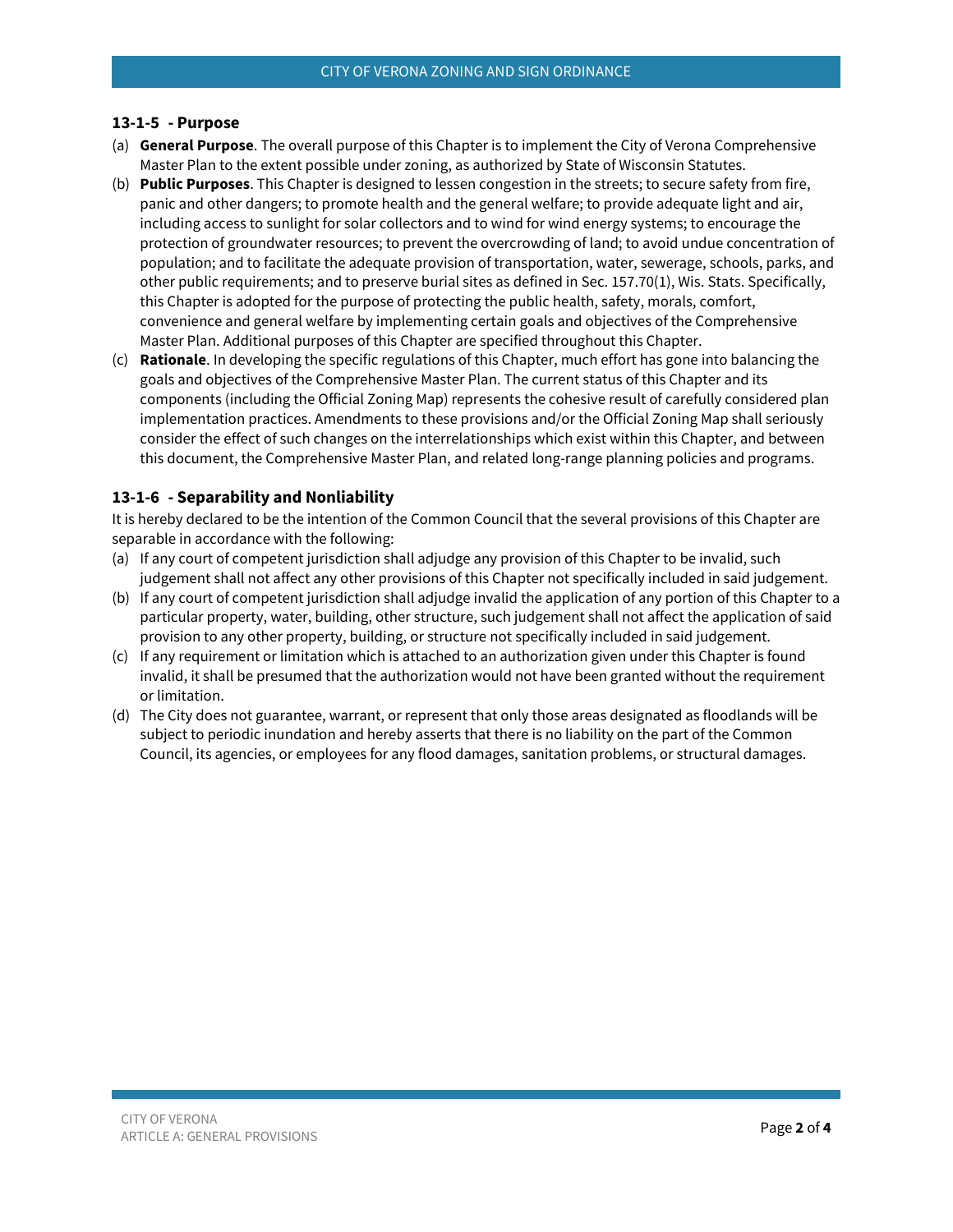#### <span id="page-2-0"></span>**13-1-7 - Abrogation**

It is not intended that this Chapter abrogate or interfere with any constitutionally protected vested right. It is also not intended that this Chapter abrogate, repeal, annul, impair or interfere with any existing easements, covenants, deed restrictions, agreements, rules, regulations or permits previously adopted or issued pursuant to law.

#### <span id="page-2-1"></span>**13-1-8 - Application**

- (a) In their interpretation and application, the provisions of this Chapter shall be held to be the minimum requirements for the promotion of the public health, safety, morals and welfare, and shall be liberally construed in favor of the City and shall not be construed to be a limitation or repeal of any other power now possessed by the City of Verona.
- (b) Where property is affected by the regulations imposed by any provision of this Chapter and by other governmental regulations, the regulations which are more restrictive, or which impose higher standards or requirements shall prevail. Regardless of any other provision of this Chapter, no land shall be developed or used, and no structure erected or maintained in violation of any state or federal regulations.
- (c) No structure shall be constructed, erected, modified, converted, enlarged, reconstructed, altered, placed or maintained, and no land shall be used, modified, or maintained for any purpose nor in any manner which is not in conformity with the provisions of this Chapter.
- (d) Except as provided in this Chapter, under provisions for Nonconforming Uses (Section 13-1-224), Nonconforming Developments (Section 13-1-225), Substandard Lots (Section 13-1-101), and Nonconforming Structures and Buildings (Section 13-1-225), no building, structure, development or premises shall be used or occupied and no applicable permit granted that does not conform to the requirements of this Chapter.
- (e) In cases of mixed-occupancy or mixed-use, the regulations for each land use shall apply to the portion of the structure or land so used, unless otherwise provided for in this Chapter.
- (f) No yard or other open space shall be considered as providing a yard or open space for a building or structure on any other lot, except for outlots authorized under the City's Land Division Regulations to contain permanently protected green space area.

#### <span id="page-2-2"></span>**13-1-9 - Jurisdiction**

This Chapter is applicable to all territory located within the corporate limits of the City of Verona.